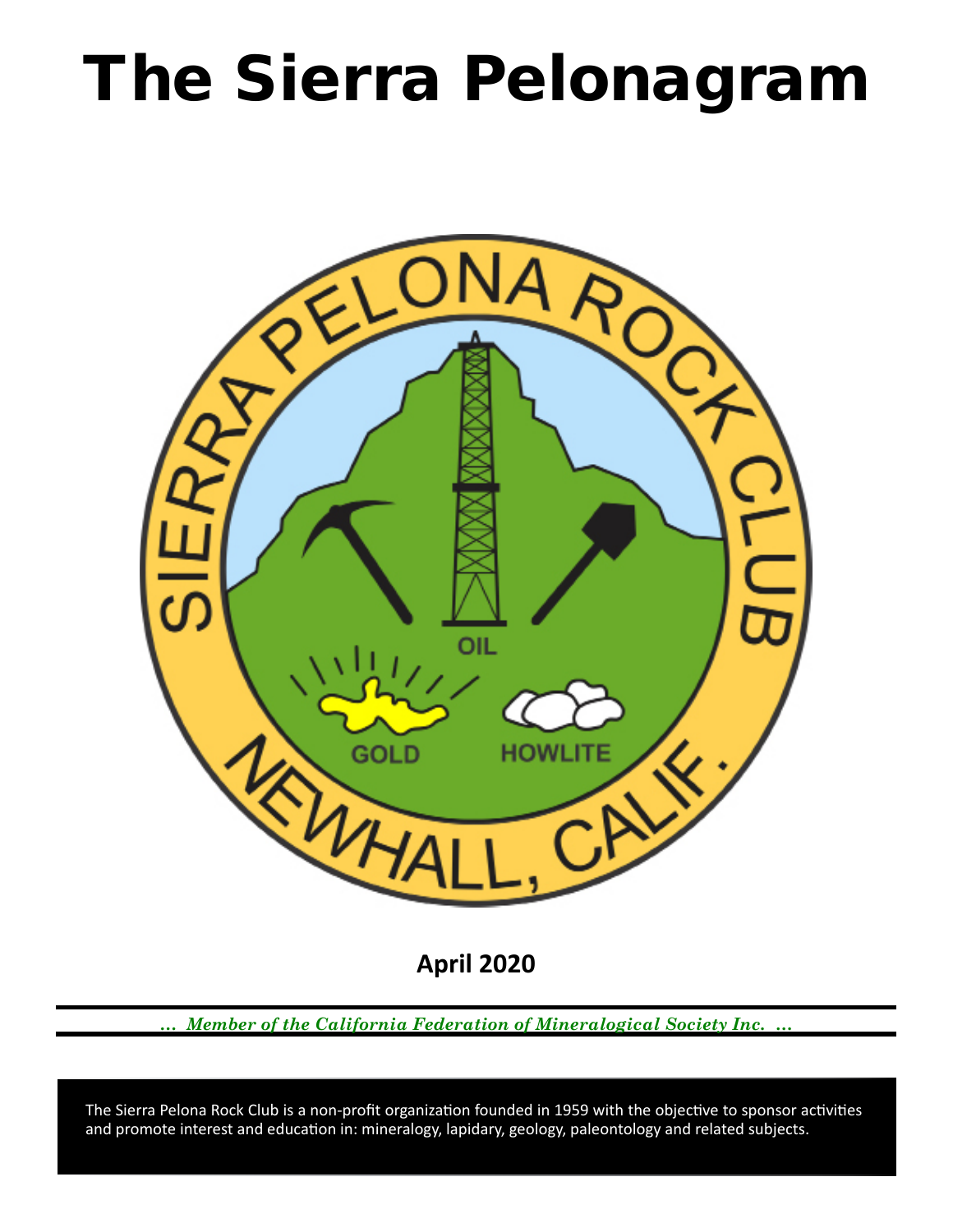

**Message from the President**

 Hello everyone. I hope this finds you all healthy and not too stir-crazy. I have been working on various honey-do's around the house, raising a dozen baby squirrels, nine of which are being released today, and being generally lazy the rest of the time.

 We still haven't any idea when we will be able to resume as a club. With luck, June. We would be able to have our workshop (maybe) and possibly our annual summer break picnic. At this time, it is all very iffy. We will let the membership know as soon as we know anything. Heidi will still do the Pelonagram until June, the normal summer break.

 In the meantime, stay out of trouble and stay healthy.

Bill Webber President, SPRC



There are no minutes to report from the March General Meeting, the April Board and General Meeting and most probably the May Meetings because of isolation for CV-19.

#### **April Birthdays**

Lynne Alexander Gerardo Guzman

#### **May Birthdays**

Therese Colvin Mike Serino



Joaquin Guzman Greg Mazourek Yolanda Resnick Michael Shane Michael Wertz

## **Officers:**

President – Bill Webber Vice‑President – Julie Tinoco Secretary: Heidi Webber Treasurer –Shana Brunes-Ruiz Federation Director (CFMS/AFMS) --Evelyn Velie

### **Chairpersons:**

Claim--Mike Serino Donation Rock Table--Ron and Akiko Strathmann Equipment--Bill Webber Field Trips – Julie Tinoco Historian ‑Open Hospitality – Ron Rackliffe Membership – Heidi Webber Website-- Larry Holt Pelonagram Publisher, Editor – Heidi Webber Programs –Tina White Publicity –Bruce Velie Sunshine--Brigitte Mazourek

The Sierra Pelona Rock Club, is a member of the California and American Federation of Mineralogical Societies, Inc. (CFMS/AFMS). The general club meetings (Open to the public) are at 7:30 PM, on the 3rd Tuesday of each month at:

## **The Clubhouse of the Greenbrier Mobile Estates EAST 21301 Soledad Canyon Rd Canyon Country, CA 91351**

Contact the Club or the Sierra Pelonagram Editor at:

**Sierra Pelona Rock Club P.O. Box 221256 Newhall, Ca. 91322** Or e‑mail: hwebber@pacbell.net *Visit the SPRC website [www.sierrapelona.com](http://www.sierrapelona.com/)*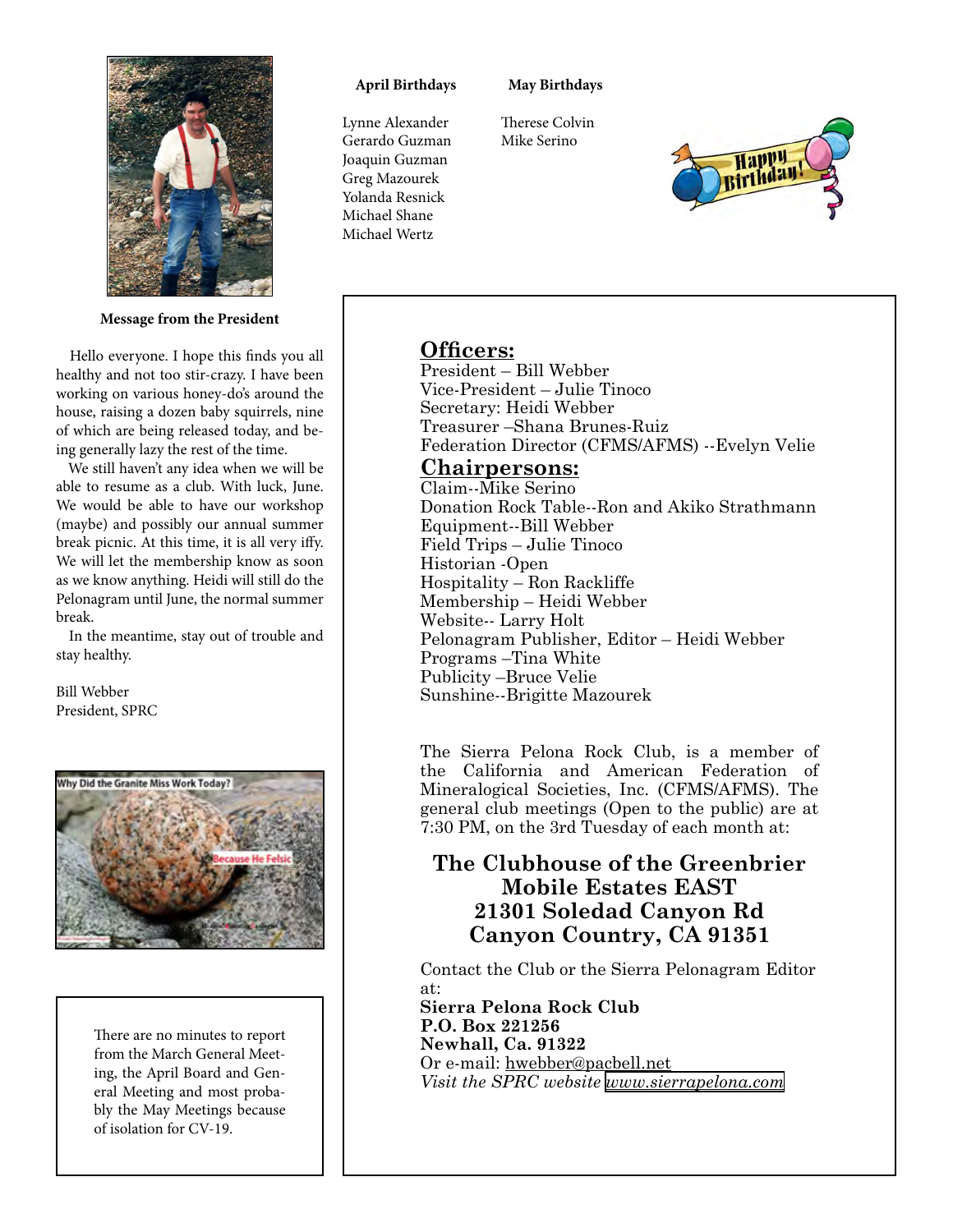

**Ten Most Deadly Minerals**

Precious minerals make the modern world go 'round—they're used in everything from circuit boards to tableware. They're also some of the most toxic materials known to science, and excavating them has proved so dangerous over the years, some have been phased out of industrial production altogether. Listed below are the 10 most deadly minerals on earth. These rocks do not need to be thrown to hurt you!!

1.Chalcanthite is a hydrated water-soluble copper sulfate. The mineral is used to ore copper, however it's necessary to keep the environment dry as the mineral can easily dissolve and recrystallize in a wet environment. It is water soluble and will crystallise out again from solution. The copper in this mineral is very bio-available and is toxic to plants and in high quantities toxic to humans.

2.Stibnite is a toxic antimony sulfide mineral with an orthorhombic crystal lattice and a source of metalloid antimony. Stibnite paste has been used for thousands of years for cosmetics to darken eyebrows and lashes. The mineral was also used to make eating utensils, causing poisoning from antimony ingestion.

3.You have likely heard of the mineral asbestos and associate it with lung cancer. Asbestos is not one mineral but six defined separate minerals, unlike the other minerals in the top 10 deadliest. This silicate mineral grows thin fibers crystals that can easily break off and form dust particles. And it was once widely used for a variety of commercial and industrial applications thanks to its strong, fire-resistant, and flexible nature—from ceiling tiles and roofing materials to flooring and thermal insulation. The fibers can cause lung cancer, mesothelioma, and asbestosis.

4.Torbernite is a dangerous mineral composed of hydrated green copper, phosphate, and uranyl. The mineral is often found in granites that contain uranium and is dangerous due to its radioactive nature. The mineral releases radon naturally and can cause lung cancer if exposure is long enough. This is one mineral you do not want on your display cabinet shelf.

5.Cinnabar is a deep red mercury sulphide mineral that provides much of the world's elemental mercury. when oxidized, this element will produce methyl mercury and dimethyl mercury, two toxic compounds that cause irreparable harm to the nervous systems of children. It is deadly in small concentrations and can be absorbed through the respiratory tract, intestines, or skin.

6.Galena is one of the most abundant and widely distributed sulfide minerals. Galena is the principle ore of lead, and forms glistening silver cubes with almost unnaturally perfect shapes. Although lead is normally extremely flexible, the sulfur content of galena makes it extraordinarily brittle and reactive to chemical treatment. It's not as bad as mercury, which will kill you immediately outright, but lead doesn't get flushed out of your system. It accumulates over the years, eventually reaching toxic levels. Once that happens both you and your kids pay the price, as lead toxicity is carcinogenic to you and is teratogenic (causing severe birth defects) to your offspring.

7.Hutchinsonite is a form of arsenic sulfide with thallium and lead that can be found in hydrothermal vents. Thallium salts are nearly tasteless and highly toxic and have been used in rat poison and insecticides. The thallium inclusion in this arsenic sulfide combines two extremely dangerous and deadly minerals. Exposure to this mineral can potentially lead to death.

8.Orpiment is another arsenic sulfide mineral with a stunning orange-yellow color. The mineral is found naturally in hydrothermal vents, hot springs, and fumaroles. Strangely, this mineral was once used medicinally in China despite its toxicity and in alchemy in search for a way to create gold. The arsenic, especially if it is allowed to oxidize, will lead to arsenic poisoning if handled incorrectly.